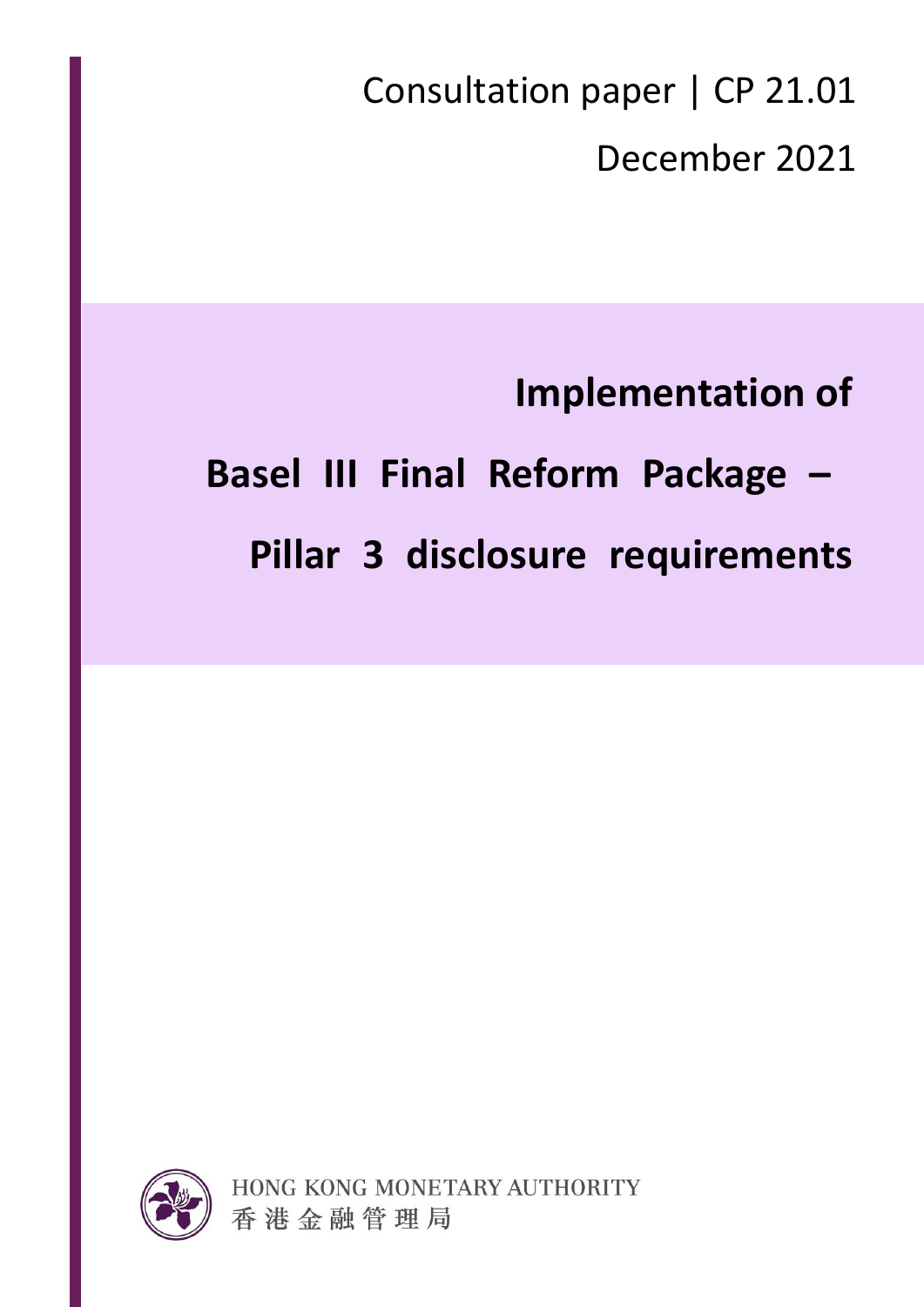# **Contents**

| 1              |                                                                                |
|----------------|--------------------------------------------------------------------------------|
| $\overline{2}$ |                                                                                |
| 3              |                                                                                |
| 4              |                                                                                |
| Ш              |                                                                                |
| Ш              | APPROACH TO IMPLEMENTING THE NEW/REVISED DISCLOSURE REQUIREMENTS 13            |
| 1              |                                                                                |
| $\overline{2}$ |                                                                                |
| 3              | Consequential amendments arising from amendments to Banking (Capital) Rules.14 |
| 4              |                                                                                |
| IV             |                                                                                |
| $\mathbf v$    |                                                                                |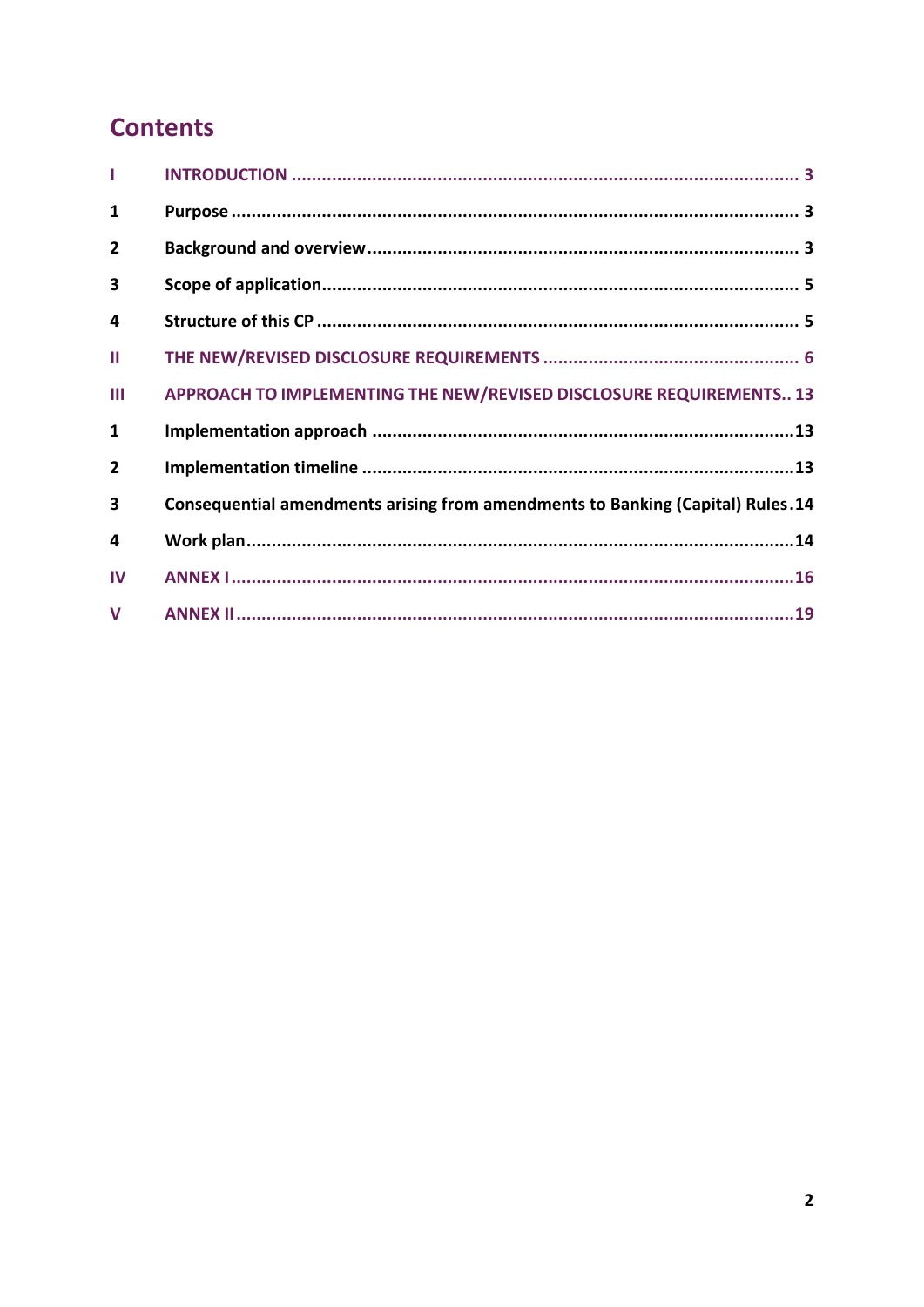# <span id="page-2-0"></span>**I INTRODUCTION**

## <span id="page-2-1"></span>**1 Purpose**

- 1 This consultation paper ("CP") sets out the Hong Kong Monetary Authority's ("HKMA") proposalsfor implementing the new/revised disclosure requirements contained in the following documents issued by the Basel Committee on Banking Supervision ("BCBS"):
	- (i) Pillar 3 disclosure requirements updated framework<sup>1</sup> of December 2018 ("2018 requirements");
	- (ii) *Revisions to leverage ratio disclosure requirements*<sup>2</sup> of June 2019; and
	- (iii) *Revisions to market risk disclosure requirements <sup>3</sup>* and *Voluntary disclosure of sovereign exposures<sup>4</sup>* of November 2021.
- 2 The HKMA invites comments on the proposals of this CP by 19 January 2022.

## <span id="page-2-2"></span>**2 Background and overview**

- 3 Further to its two previous revised disclosure packages<sup>5</sup>, the BCBS published the 2018 requirements to complete the revised Pillar 3 framework for promoting market discipline in the banking sector. The revised Pillar 3 framework now forms part of the Consolidated Basel Framework<sup>6</sup>.
- 4 Likewise featuring the use of standard templates and tables to enhance consistency and comparability of bank disclosures, the 2018 requirements mainly cover revisions and additions to the Pillar 3 framework arising from the finalisation of the Basel III final reform package<sup>7</sup>, including revised disclosure requirements for credit risk, operational risk, leverage ratio, credit valuation adjustment ("CVA"), and overview of risk management, risk-weighted assets ("RWA") and key prudential metrics, as well as new

 $\overline{a}$ 

<sup>1</sup> Please se[e https://www.bis.org/bcbs/publ/d455.pdf.](https://www.bis.org/bcbs/publ/d455.pdf)

<sup>2</sup> Please se[e https://www.bis.org/bcbs/publ/d468.pdf.](https://www.bis.org/bcbs/publ/d468.pdf)

<sup>&</sup>lt;sup>3</sup> Please se[e https://www.bis.org/bcbs/publ/d529.pdf](https://www.bis.org/bcbs/publ/d529.pdf).<br><sup>4</sup> Please see https://www.bis.org/bcbs/publ/d528.pdf

Please se[e https://www.bis.org/bcbs/publ/d528.pdf](https://www.bis.org/bcbs/publ/d528.pdf).

<sup>5</sup> These refer to the "*Revised Pillar 3 disclosure requirements*" of January 2015 and the "*Pillar 3 disclosure requirements – consolidated and enhanced framework*" of March 2017, both of which were already implemented in Hong Kong.

Please se[e https://www.bis.org/basel\\_framework/standard/DIS.htm](https://www.bis.org/basel_framework/standard/DIS.htm).

<sup>7</sup> This refers to the "*Basel III: Finalising post-crisis reforms*" published by the BCBS in December 2017 (see [https://www.bis.org/bcbs/publ/d424.pdf\)](https://www.bis.org/bcbs/publ/d424.pdf).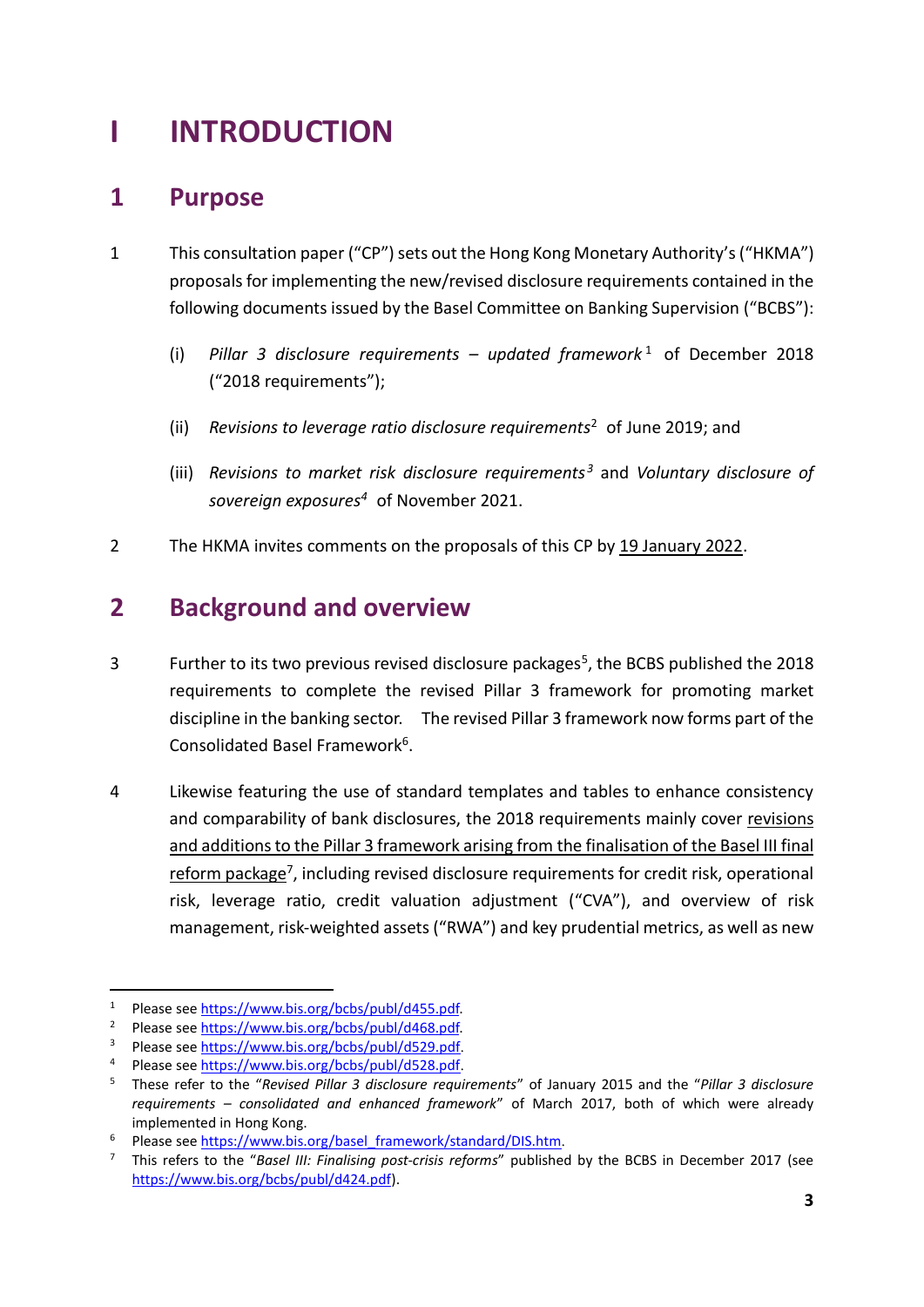disclosure requirements to compare RWA outcome of banks' internal models with RWA calculated according to the full standardized approaches.

- 5 The 2018 requirements also contain new disclosure requirements on:
	- (i) prudential treatment of problem assets;
	- (ii) new disclosure requirements on asset encumbrance for banks to disclose information on their encumbered and unencumbered assets; and
	- (iii) new disclosure requirements on capital distribution constraints which provide users of Pillar 3 data with information on the capital adequacy ratio of a bank that would result in national supervisors imposing constraints on capital distributions (hence enabling users to make more informed decisions about the risks of coupon cancellation, and thereby potentially enhancing both price discovery and market stability for capital instruments).
- 6 In June 2019, the BCBS published further revisions to the leverage ratio disclosure requirements to address concerns regarding certain undesirable behaviours of banks in window-dressing their leverage ratios for reporting and disclosure purposes.
- 7 In November 2021, the BCBS finalised standards for the voluntary disclosure of sovereign exposures and the revised market risk disclosure requirements (the latter reflecting changes to the revised market risk framework published in January 2019) for incorporation into the revised Pillar 3 framework.
- 8 The HKMA's detailed implementation proposals for the new/revised disclosure requirements are described in Section II of this CP. In summary:
	- (i) the HKMA intends to implement the 2018 requirements in respect of areas described in paragraph 4 and paragraph 5(ii) above, together with the revised disclosure requirements on leverage ratio (paragraph 6 above) and market risk (paragraph 7 above) based on the BCBS standards, with suitable adjustments to adapt to local circumstances where necessary; and
	- (ii) regarding the remaining new/revised disclosure requirements (i.e. those in relation to prudential treatment of problem assets(paragraph 5(i) above), capital distribution constraints (paragraph 5(iii) above), and sovereign exposures (paragraph 7 above)), the HKMA proposes not to implement these disclosure requirements at this stage having regard to local circumstances.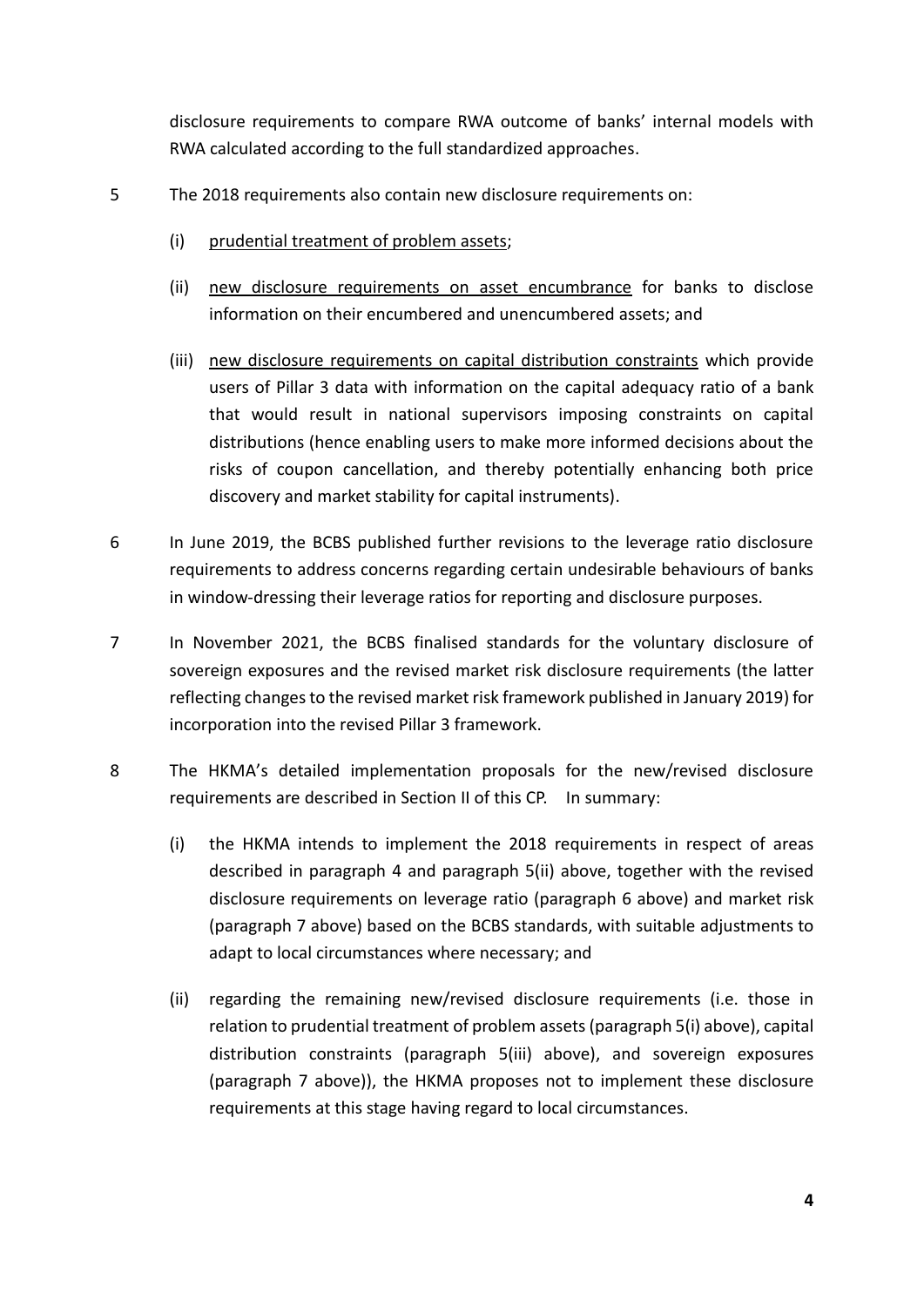# <span id="page-4-0"></span>**3 Scope of application**

9 The BCBS revised Pillar 3 framework are intended to apply to all "internationally active banks at the top consolidated level". Following the approach adopted in implementing the previous requirements of the framework, the HKMA proposes to apply the relevant new/revised disclosure requirements to all locally incorporated authorized institutions ("AIs") – except those meeting the de minimis criteria pursuant to section 3(7) and 3(8) of the Banking (Disclosure) Rules ("BDR") – generally on a consolidated basis where they are also required under the Banking (Capital) Rules ("BCR") to comply with the regulatory capital requirements on a consolidated basis, and on a solo or solo-consolidated basis for other AIs.

## <span id="page-4-1"></span>**4 Structure of this CP**

- 10 This CP is organised as follows:
	- **Section II** provides an outline of the new/revised disclosure requirements and the HKMA's implementation proposals in respect of each of them;
	- **Section III** describes the approach to implementing the proposed disclosure requirements (and other consequential amendments to the BDR associated with the amendments to the BCR for implementing the Basel III final reform package);
	- Annex I provides a tabulated summary of the tables and templates for implementing the new/revised disclosure requirements showing their respective reporting frequencies, proposed implementation dates, etc.;
	- **Annex II** illustrates the first reporting periods of AIs that will be subject to the proposed disclosure requirements.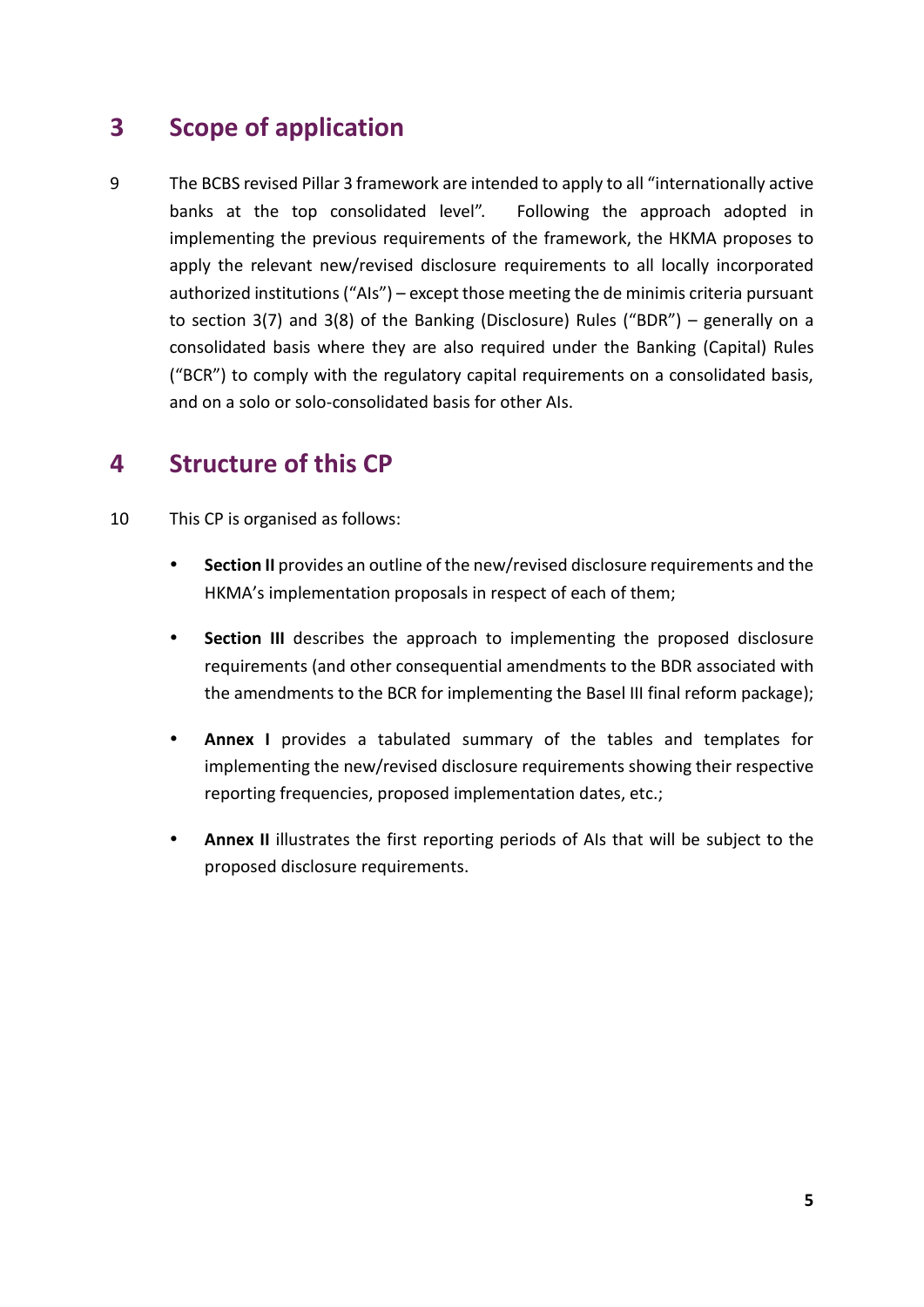# <span id="page-5-0"></span>**II THE NEW/REVISED DISCLOSURE REQUIREMENTS**

11 The following paragraphs set out the new/revised disclosure requirements incorporated in the Pillar 3 framework, together with the HKMA's proposals regarding their implementation in Hong Kong.  $A$ nnex I is a summary of the relevant tables and templates incorporating these requirements.

#### *Credit risk*

- 12 The existing credit risk templates (i.e. Templates CR4, CR5 and CR10) are amended in the 2018 requirements to reflect the revisions to the standardized approach and the internal ratings-based approach for credit risk (in terms of classification of asset portfolios, calibration of exposure measure and risk-weighting, calculation methodology, etc.). The HKMA proposes to implement these revised templates.
- 13 In addition, the 2018 requirements introduce a new annual disclosure requirement related to prudential treatment of problem assets (i.e. Table CRB-A). The table is mandatory for banks only when required by supervisors in their jurisdictions. Considering that AIs are already subject to similar additional semi-annual disclosures under section 27 in Part 3 of the BDR (i.e. on overdue or rescheduled assets), the HKMA proposes not to implement such new disclosure requirement.

### *Operational risk*

- 14 A new table and three new disclosure templates are introduced in the 2018 requirements to reflect the revised operational risk framework under which the existing approaches<sup>8</sup> will be replaced by a single standardized approach with a more risk-sensitive calculation methodology of revised parameters and calibration:
	- Table ORA (annual) requires the qualitative disclosure of a bank's operational risk management framework;
	- Template OR1 (annual) requires banks (i.e. which are required or allowed to include internal loss data to calculate their operational risk capital requirements)

 $\overline{a}$ <sup>8</sup> The existing approaches are the basic indicator approach, the standardized (or alternative standardized) approach, and the advanced measurement approaches.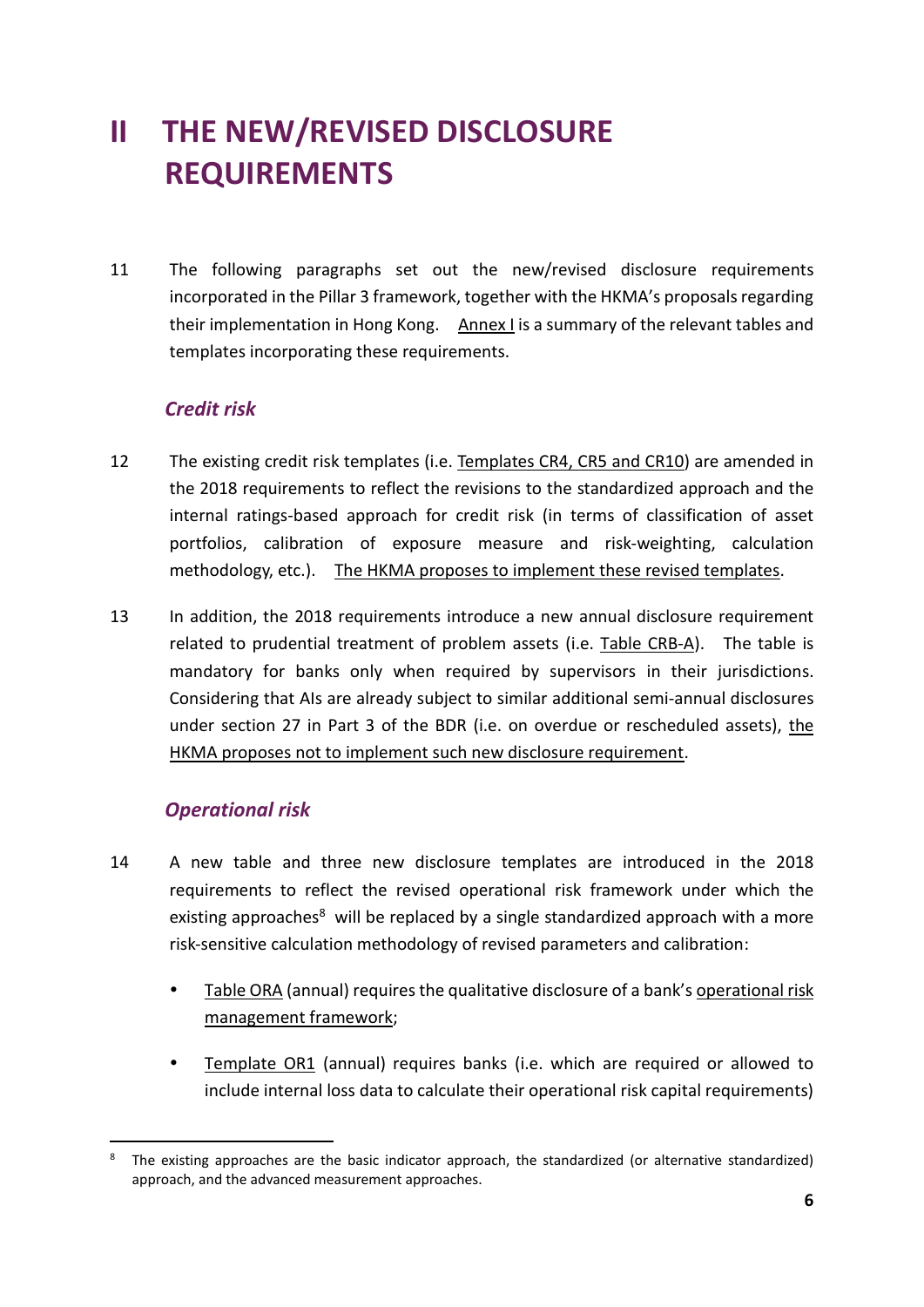to disclose aggregate operational losses incurred over the past 10 years, based on the accounting date of incurred losses;

- Template OR2 (annual) requires banks to disclose their business indicator and its subcomponents, including any divested activities which have been excluded from the business indicator component; and
- Template OR3 (annual) requires banks to provide summary information of the banks' operational risk capital computations.

The HKMA proposes to implement these new table and templates.

#### *Leverage ratio*

15 The 2018 requirements and the subsequent *Revisions to leverage ratio disclosure requirements* published by the BCBS in June 2019 amend the disclosure requirements for leverage ratio (i.e. in Templates LR1, LR2 and KM1) to reflect the revised leverage ratio standard in the Basel III final reform package and address concerns regarding potential "window-dressing"<sup>9</sup> of the leverage ratio (i.e. requiring leverage ratios to be calculated on quarter-end and averaged value bases of exposure measure of securities financing transactions for comparison). The revised leverage ratio standard covers a leverage ratio buffer (for global systemically important banks) and a flexibility to exempt central bank reserves from the exposure measure calculation, both of which will not be implemented in Hong Kong based on the HKMA's current policy intention<sup>10</sup>. The HKMA proposes to implement the revised templates, with suitable modifications to reflect its policy intentions regarding leverage ratio buffer and central bank reserves.

#### *CVA risk*

 $\overline{a}$ 

16 To provide users with Pillar 3 data with information on the calculation of a bank's CVA RWA, two new tables and four new templates are introduced in the 2018 requirements (to supersede the existing Template CCR2) for banks to make disclosure based on the approach (i.e. the standardized approach ("SA-CVA") or the basic approach ("BA-CVA")) they use in calculating their CVA capital requirements:

<sup>9</sup> The term "window-dressing" refers to temporary reductions of transaction volumes in key financial markets by banks around reporting dates, resulting in the reporting and public disclosure of artificially inflated leverage ratios.

<sup>10</sup> Please refer to paragraphs 114 to 117 of the HKMA's consultation paper "*Implementation of the Basel III Final Reform Package*" issued in November 2020 (CP20.02) (see [https://www.hkma.gov.hk/media/eng/regulatory](https://www.hkma.gov.hk/media/eng/regulatory-resources/consultations/CP20_02_Implementation_of_the_Basel_III_Final_Reform_Package.pdf)[resources/consultations/CP20\\_02\\_Implementation\\_of\\_the\\_Basel\\_III\\_Final\\_Reform\\_Package.pdf\)](https://www.hkma.gov.hk/media/eng/regulatory-resources/consultations/CP20_02_Implementation_of_the_Basel_III_Final_Reform_Package.pdf).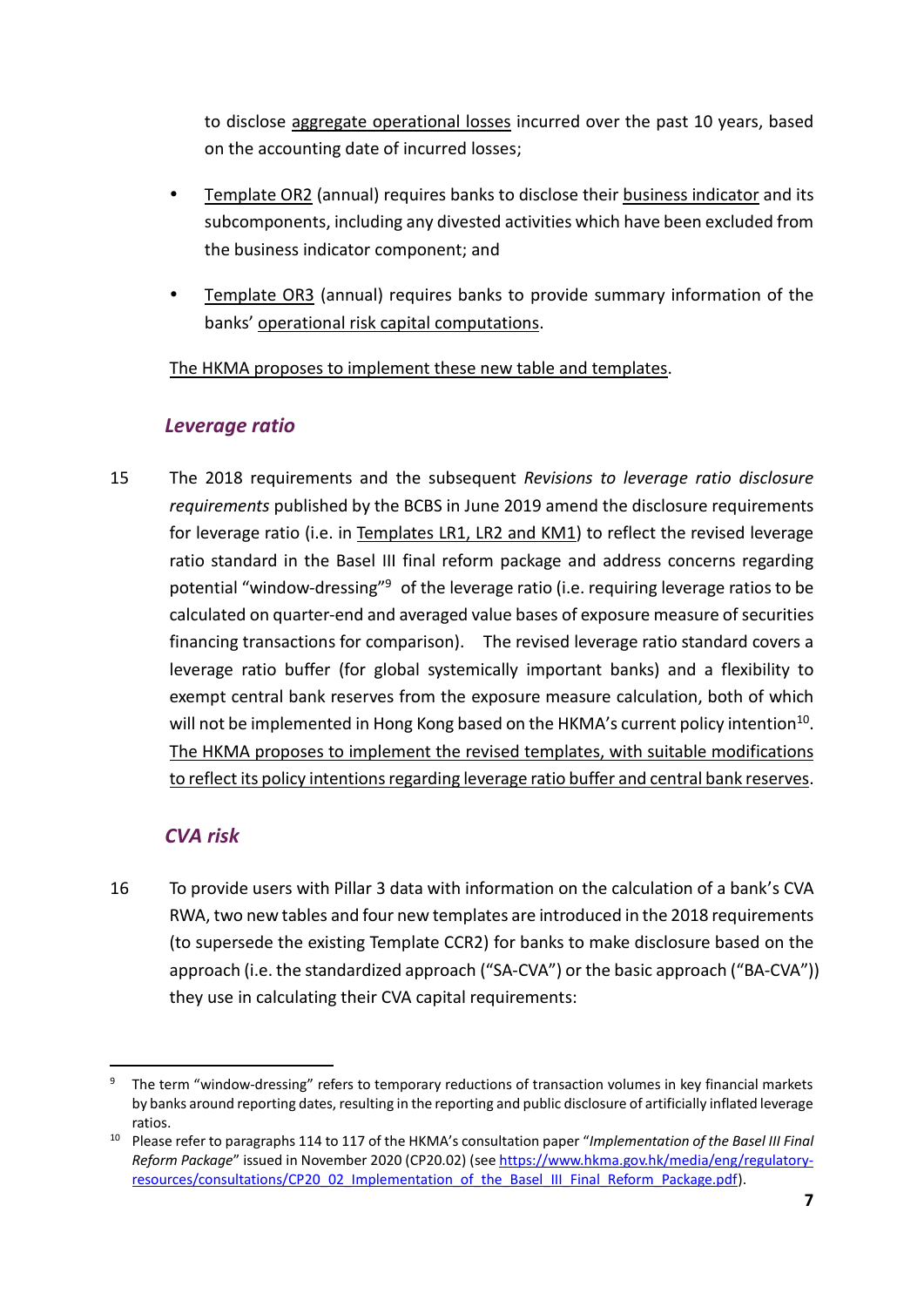- Table CVAA (annual) requires all banks subject to CVA risks to provide a qualitative description of its risk management objectives and policies for CVA risk. For banks which have chosen to set their CVA capital equal to 100% of their capital requirement for counterparty credit risk, only Table CVAA will apply;
- Table CVAB (annual) requires banks using the SA-CVA for calculating their CVA capital requirements to disclose qualitative information regarding the main characteristics of the bank's CVA risk management framework;
- Template CVA1 (semi-annual) requires banks having part or all of their CVA risks measured according to the reduced version of BA-CVA to disclose the components used for the computation of RWA under the reduced version of BA-CVA;
- Template CVA2 (semi-annual) requires banks having part or all of their CVA risks measured according to the full version of BA-CVA to disclose the components used for the computation of RWA under the full version of BA-CVA;
- Template CVA3 (semi-annual) requires banks having part or all of their CVA risks measured according to the SA-CVA to disclose the components used for the computation of RWA under the SA-CVA;
- Template CVA4 (quarterly) requires banks using the SA-CVA for their CVA risks to disclose flow statements explaining variations in RWA for CVA risk determined under the SA-CVA.

The HKMA proposes to implement these new tables and templates.

### *Comparison of modelled and standardized RWA*

- 17 The following two new disclosure templates in the 2018 requirements are to reflect the requirements in the Basel III final reform package that banks must disclose information related to the calculation of their RWA under internally modelled and standardized approaches reflecting the output floor:
	- Template CMS1 (quarterly) requires banks to disclose RWA calculated according to the full standardized approach as compared to actual RWA at risk level. The template is mandatory for banks using internal models in the calculation of their RWA;
	- Template CMS2 (semi-annual) requires banks to further elaborate on the comparison between RWA computed under the standardized and the internally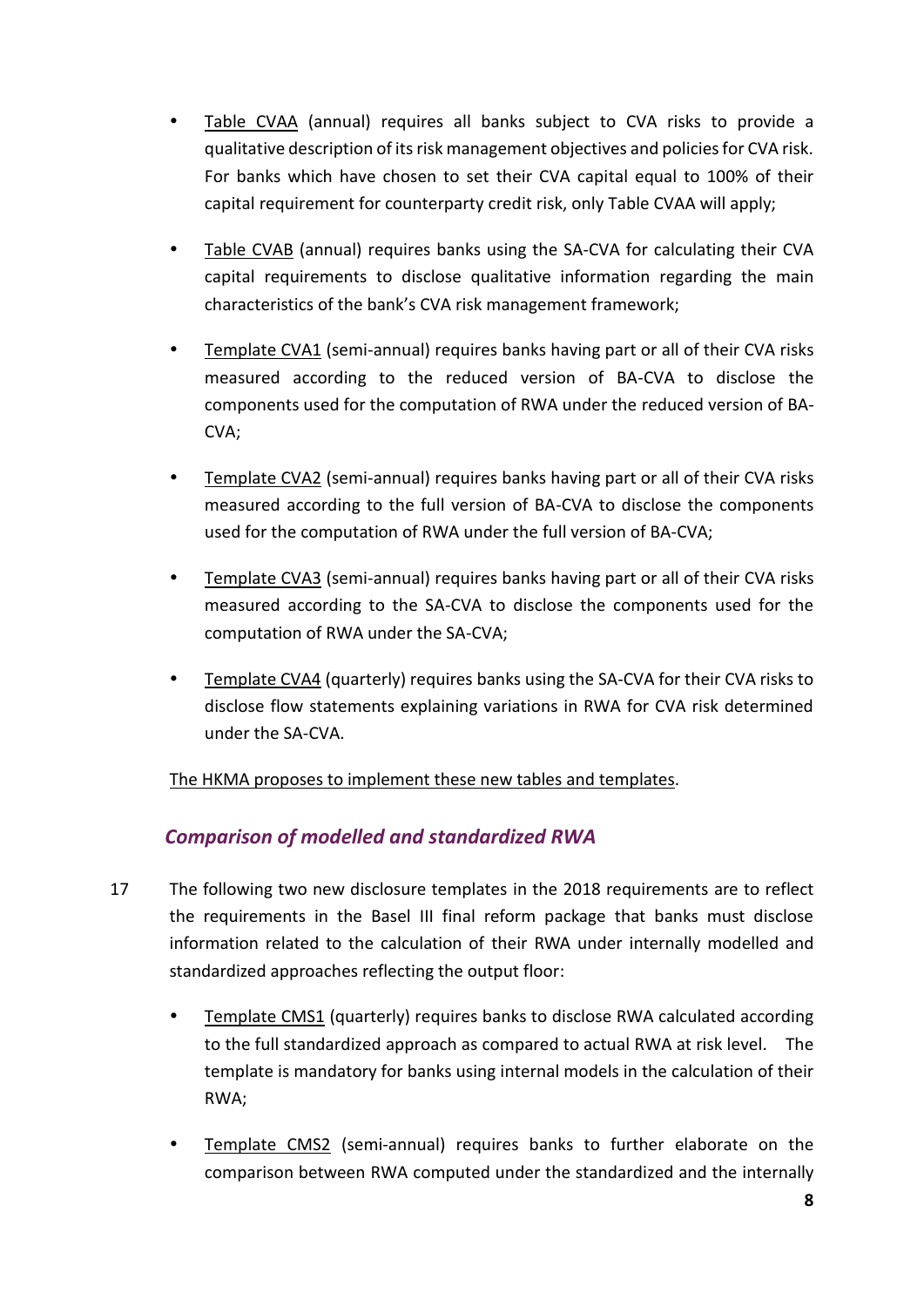modelled approaches by focusing on RWA for credit risk at asset class and subasset class levels. The template is mandatory for banks using internal models in the calculation of their RWA for credit risk exposures.

18 Given the effective date of the revised market risk and CVA risk frameworks in Hong Kong are yet to be fixed (please see section III below for details), the RWA for market and CVA risks will be excluded from the calculation of the output floor for AIs using the internal models approach for calculating their market risk and CVA risk capital charges for the time being<sup>11</sup>. The HKMA proposes to implement these new templates except that relevant modifications will be made to reflect the said adjustment on output floor calculation to accommodate the implementation time difference between the output floor and the revised market risk and CVA risk frameworks.

### *Key prudential ratio and overview of RWA*

- 19 Associated with the disclosure requirements regarding output floor stated in paragraph 17 above are the revisions to the following two templates:
	- Template OV1 is revised to require the disclosure of the level of aggregate output floor applied by a bank, and the resultant adjustment on RWA by the output floor before and after the application of the transitional cap (limiting the increase in RWA resulting from the application of the output floor). As the output floor transitional cap will not be implemented in Hong Kong<sup>12</sup>, the HKMA will implement the revised template with suitable modifications.
	- Template KM1 is revised to reflect the requirement in the Basel III final reform package concerning the disclosure of risk-weighted capital ratiosthat include and exclude the output floor in the calculation of RWA, as well as the disclosure requirements respectively to reflect the flexibility of central bank reserves exemption (which will not be implemented in Hong Kong) and to address the issue of "window dressing" described in paragraph 15. The HKMA proposes to implement the revised template with suitable modifications.

 $\overline{a}$ 

<sup>&</sup>lt;sup>11</sup> Please refer to item 43 of the summary of revisions and clarifications to the policy proposals in the HKMA's consultation paper CP 20.02 issued on 11 October 2021 (see [https://www.hkma.gov.hk/media/eng/regulatory-resources/consultations/Public\\_website\\_Summary.pdf\)](https://www.hkma.gov.hk/media/eng/regulatory-resources/consultations/Public_website_Summary.pdf).

<sup>&</sup>lt;sup>12</sup> Please refer to paragraphs 104 to 105 of the HKMA's consultation paper CP20.02.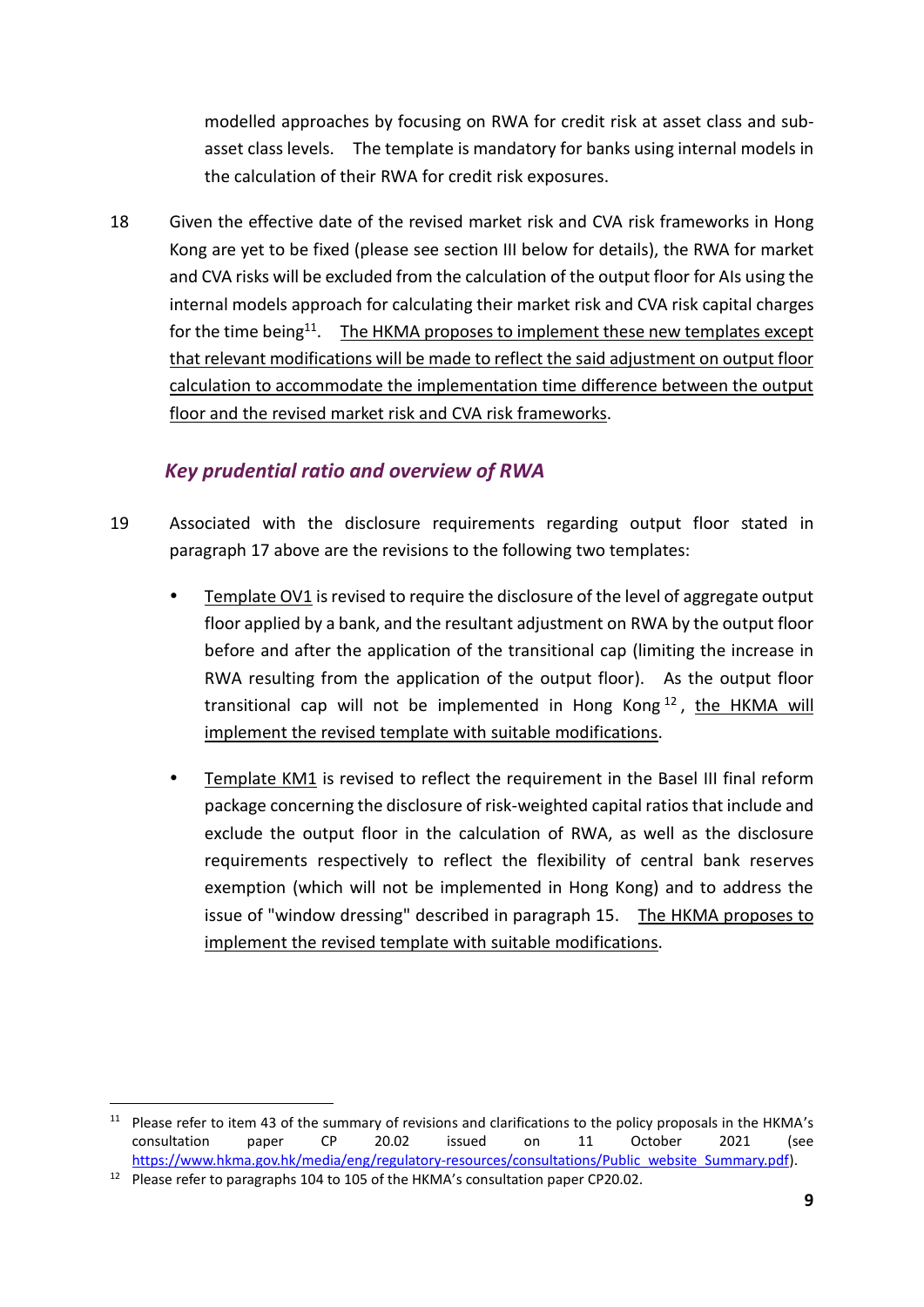#### *Asset encumbrance*

20 The 2018 requirements introduce a new Template ENC (semi-annual) for banks to disclose information on their encumbered and unencumbered assets. The supervisor in a jurisdiction also has discretions to require its banks to report separately all assets (whether encumbered or unencumbered) currently used in central bank facilities, and/or to provide supplementary breakdown on encumbered assets by types of transaction and/or unencumbered assets by categories of unencumbered assets. The discretionary nature of such disclosure acknowledges the concern in some markets where information disclosed on the use of central bank liquidity assistance by a bank may lead to unintended outcomes such as speculation on the liquidity position of the bank. With this in mind and having regard to relevant disclosures on pledged assets under HKFRS 7<sup>13</sup>, the HKMA proposes to adopt the new disclosure template without the discretionary disclosure requirements.

#### *Capital distribution constraints*

21 Template CDC is another new template introduced in the 2018 requirements, which is for jurisdictional supervisors to, at their discretion, implement to require banks to disclose the level of Common Equity Tier 1 ("CET1") capital required below which capital distribution constraints are triggered. This, alongside the disclosure of a bank's current CET1 capital ratio, will enable users to get an idea on the likelihood of capital distributions of the bank becoming restricted. In Hong Kong, the disclosure will result in the pillar 2 capital requirement (being part of an AI's minimum capital requirement) becoming known to the market, which is contrary to the nature of such requirement being a non-public one under the existing policy of the HKMA. In this connection, the HKMA proposes not to implement the new template.

#### *Market risk*

 $\overline{a}$ 

22 The BCBS *Revisions to market risk disclosure requirements* of November 2021 contain the following new tables and templates reflecting the revised market risk framework published by the BCBS in January 2019 (covering, for instance, the "traffic light" approach for capital requirement as a consequence of the outcome of the profit and loss attribution test for banks using the internal models approach ("IMA"), and the

<sup>13</sup> See paragraph 14 of *Hong Kong Financial Reporting Standard 7: Financial Instruments: Disclosures* at [https://www.hkicpa.org.hk/-/media/HKICPA-Website/Members-Handbook/volumeII/hkfrs7.pdf.](https://www.hkicpa.org.hk/-/media/HKICPA-Website/Members-Handbook/volumeII/hkfrs7.pdf)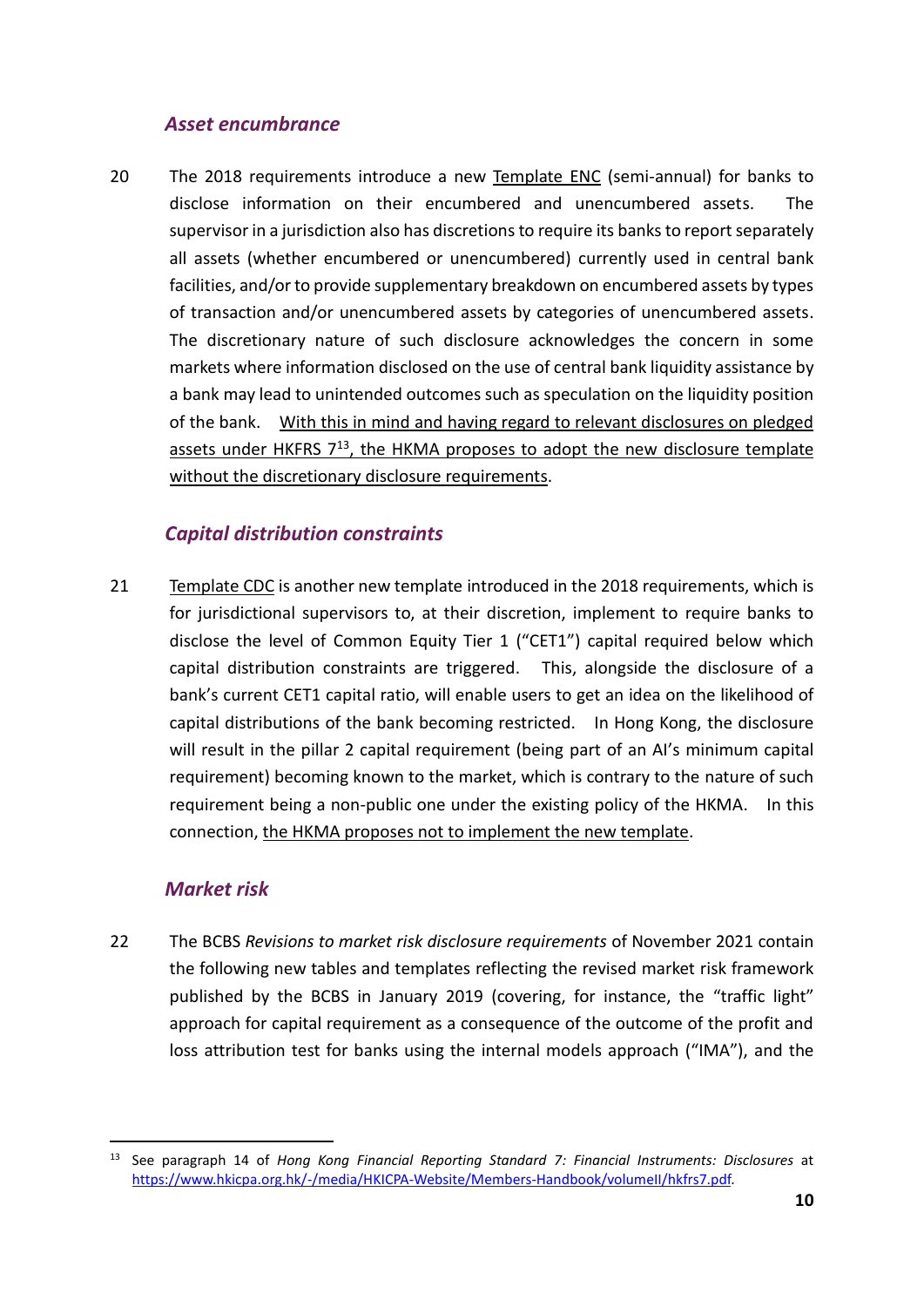simplified standardized approach as an alternative way of calculating market risk capital requirement, etc.):

- Table MRA (annual) requires all banks subject to the market risk framework to provide a qualitative description of their risk management objectives and policies for market risk;
- Table MRB (annual) requires banks using the IMA for calculating part or all of their market risk capital requirement to provide the scope, main characteristics and key modelling choices of the different models used for the computation using the approach;
- Template MR1 (semi-annual) requires banks using the standardized approach for calculating part or all of their market risk capital requirement to provide the corresponding components of the requirement calculated using the approach;
- Template MR2 (quarterly) requires banks using the IMA for calculating part or all of their market risk capital requirement to provide the corresponding components of the requirement calculated using the approach, and to provide the corresponding disclosure of the previous reporting period and explain the significant changes over the reporting period;
- Template MR3 (semi-annual) requires banks using the simplified standardized approach for calculating their market risk capital requirement to disclose the corresponding components of the requirement.
- 23 The HKMA proposes to implement these new tables and templates, which will supersede the corresponding existing tables and templates for market risk (i.e. Tables MRA and MRB and Templates MR1, MR2, MR3 and MR4).

#### *Sovereign exposures*

24 The BCBS *Voluntary disclosure of sovereign exposures* of November 2021 introduces three templates for banks to disclose such exposures respectively by jurisdictional breakdown (Template SOV1), by currency breakdown (Template SOV2), and according to the accounting classification of the exposures (Template SOV3). Voluntary in nature, supervisors are free to decide whether to implement the requirements in their jurisdictions. Considering that under sections 25, 29 and 46 of the BDR AIs are already required to make similar geographical disclosures, and to ensure that relevant disclosures are consistent with figures disclosed in their audited financial statements, the HKMA is of the view that there is no imminent need to make any changes to the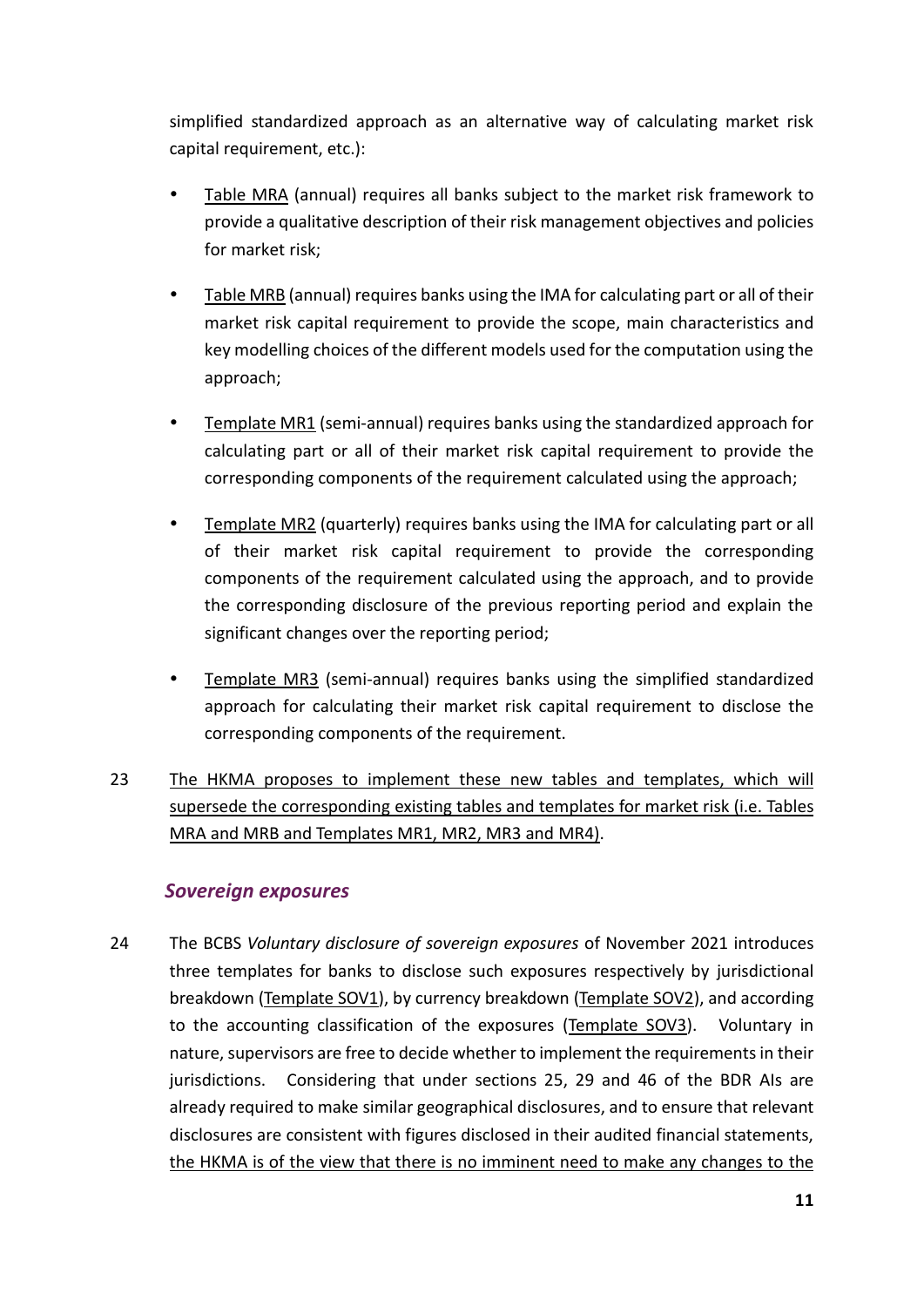existing disclosure requirements. This would also bring benefits to users in terms of the availability of a continuous data series, and alleviate reporting burdens on AIs.

### *Composition of regulatory capital (Template CC1) – scope of application*

25 The 2018 requirements retain the scope of application of Template CC1 at "consolidation group level" but allow individual jurisdictions to extend the scope to "resolution group level" at their discretion. The HKMA intends not to exercise the discretion considering that disclosures on the composition of loss-absorbing capacity required to be made by resolution entities incorporated in Hong Kong based on Template TLAC1 are sufficient for the time being.

#### **Q1. Do you agree with the proposals set out in this section?**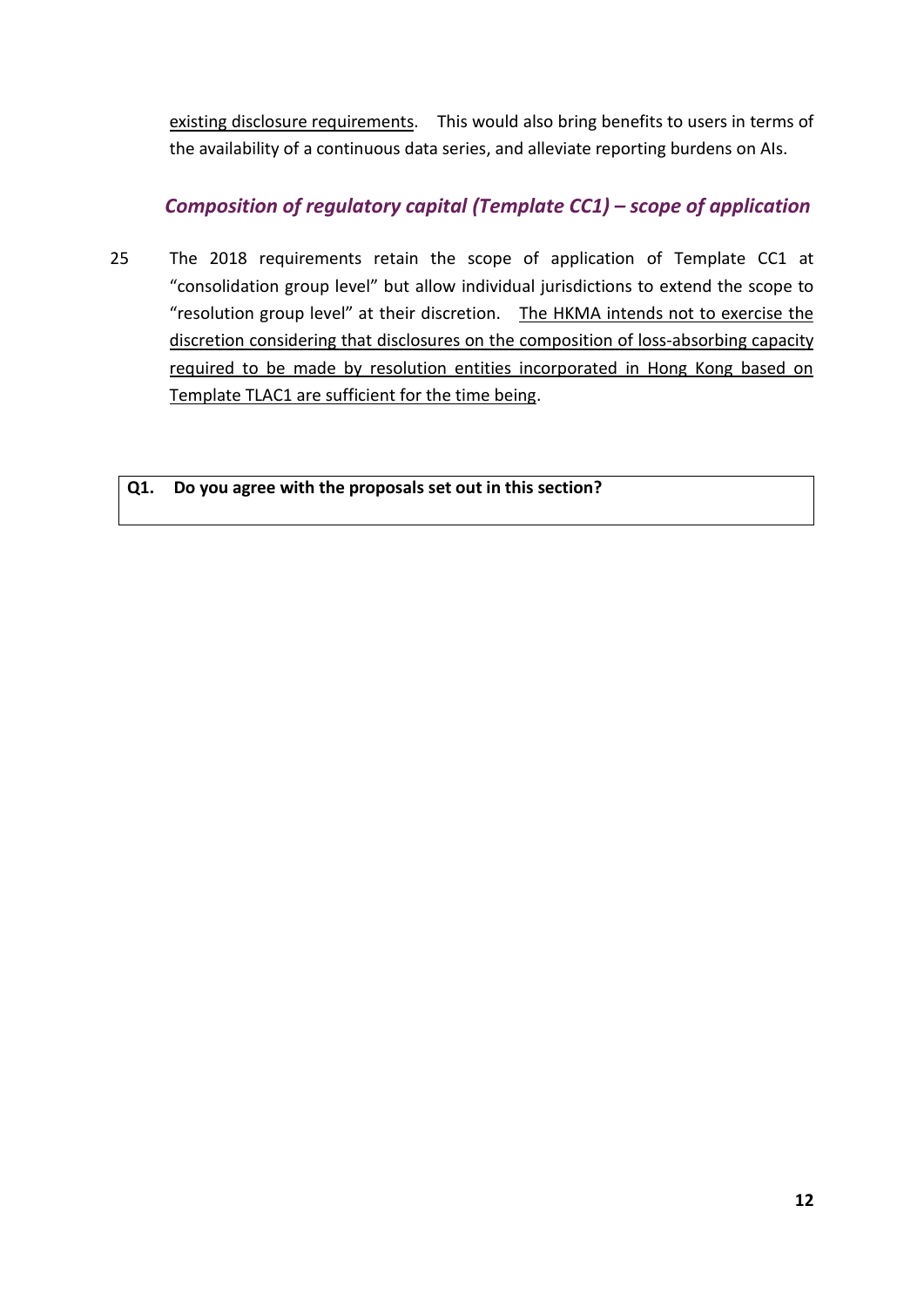# <span id="page-12-0"></span>**III APPROACH TO IMPLEMENTING THE NEW/REVISED DISCLOSURE REQUIREMENTS**

### <span id="page-12-1"></span>**1 Implementation approach**

26 Same as the approach adopted for implementing previous revised disclosure requirements under the Pillar 3 framework, it is proposed that the BDR be amended to spell out the principal requirements, with the existing package of standard templates and tables updated with the incorporation of new/revised ones to be specified by the Monetary Authority pursuant to section 6(1)(ab) of the BDR. Where necessary, the HKMA will also update the SPM module (CA-D-1) "Guideline on the Application of the Banking (Disclosure) Rules" in the light of the implementation of the new/revised disclosure requirements.

### <span id="page-12-2"></span>**2 Implementation timeline**

- 27 According to the revised BCBS timeline, the effective date for the new/revised disclosure requirements will be 1 January 2023. Given that the HKMA has adjusted the target effective date of the revised frameworks on credit risk, operational risk, the output floor and the leverage ratio under the Basel III final reform package in Hong Kong to 1 July 2023, the new/revised disclosure requirements that are associated with these frameworks will accordingly take effect also from 1 July 2023.
- 28 The implementation date of the new/revised disclosure requirements on market risk and CVA risk will likewise follow that of the revised market risk and CVA risk frameworks. In Hong Kong, these frameworks are currently intended to enter into force, initially for reporting only, on 1 July 2023, to be followed by them taking effect on a date no earlier than 1 January 2024. During the reporting-only period, AIs will still be required to comply with the existing disclosure requirements for market risk and CVA risk under the BDR. The HKMA will consult the industry on the new/revised disclosure templates once the implementation timetable of the revised market risk and CVA risk frameworks is certain.
- 29 Recognising that different jurisdictions may have different interpretations on how to define the implementation dates of new/revised templates for fiscal periods of banks that do not coincide with the calendar year (of 1 January to 31 December), the Consolidated Basel Framework now includes an explanatory guidance (paragraph DIS10.4) to clarify that "[d]*isclosure requirements are applicable for Pillar 3 reports*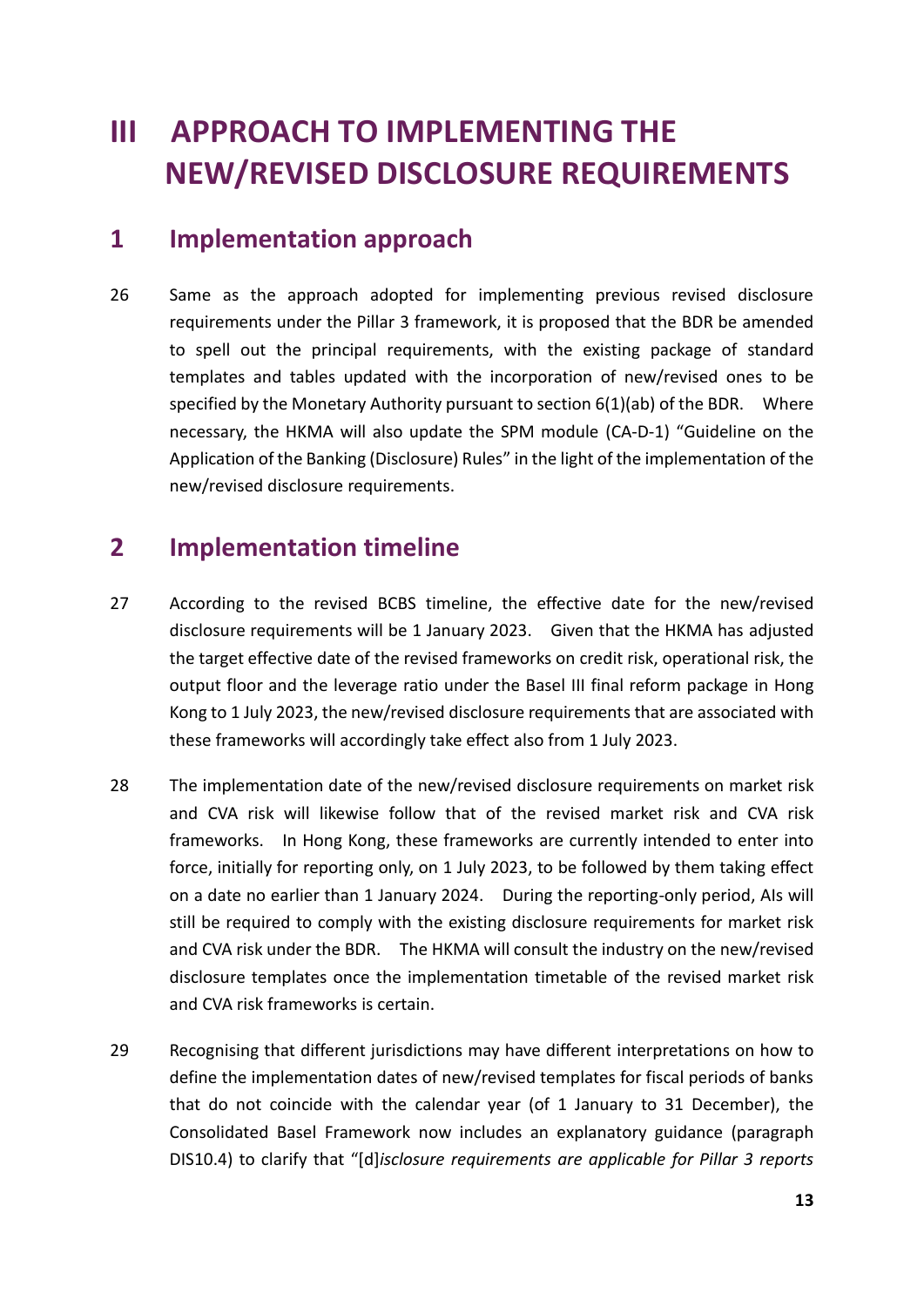related to **fiscal periods that include or come** after the specific calendar *implementation date.*" Accompanying examples for the application of paragraph DIS10.4 on banks with different fiscal years have also been introduced under a new paragraph DIS99.1<sup>14</sup>. In this regard, having the implementation date as of 1 July 2023 in Hong Kong means that AIs have to start complying with the new/revised disclosure requirements for tables/templates relating to a reporting period covering or ending on or after 1 July 2023. Illustration of the reporting periods subject to the new/revised disclosure requirements for AIs with different financial year end dates is at **Annex II**.

# <span id="page-13-0"></span>**3 Consequential amendments arising from amendments to Banking (Capital) Rules**

30 Apart from the necessary amendments to the BDR to reflect the relevant new/revised disclosure requirements, other amendments may also be necessary to align the terminology used in the BDR with that to be adopted in the amendments to the BCR for implementing the Basel III final reform package. We will take these into consideration in proposing the draft amendments to the BDR for industry consultation in due course.

## <span id="page-13-1"></span>**4 Work plan**

 $\overline{a}$ 

31 The proposed implementation timeline of the new/revised disclosure requirements is as follows:

|                     | Legislative changes                                                                                        | <b>Implementation guidance</b>                                                                    |
|---------------------|------------------------------------------------------------------------------------------------------------|---------------------------------------------------------------------------------------------------|
| Q3 2022             |                                                                                                            | Industry consultation on the standard templates<br>and tables contained in the 2018 requirements. |
| Q4 2022<br>/Q1 2023 | Statutory consultation<br>nn<br>draft amendments to the BDR.                                               |                                                                                                   |
| Q1 2023             | Finalisation of revised<br>٠<br>rules taking into account<br>industry comments.                            |                                                                                                   |
|                     | Gazettal of revised rules<br>and tabling of them at the<br>Legislative Council<br>for<br>negative vetting. |                                                                                                   |
| Q2 2023             |                                                                                                            | Release of finalised relevant templates and                                                       |

<sup>&</sup>lt;sup>14</sup> Please refer to [https://www.bis.org/basel\\_framework/chapter/DIS/99.htm.](https://www.bis.org/basel_framework/chapter/DIS/99.htm)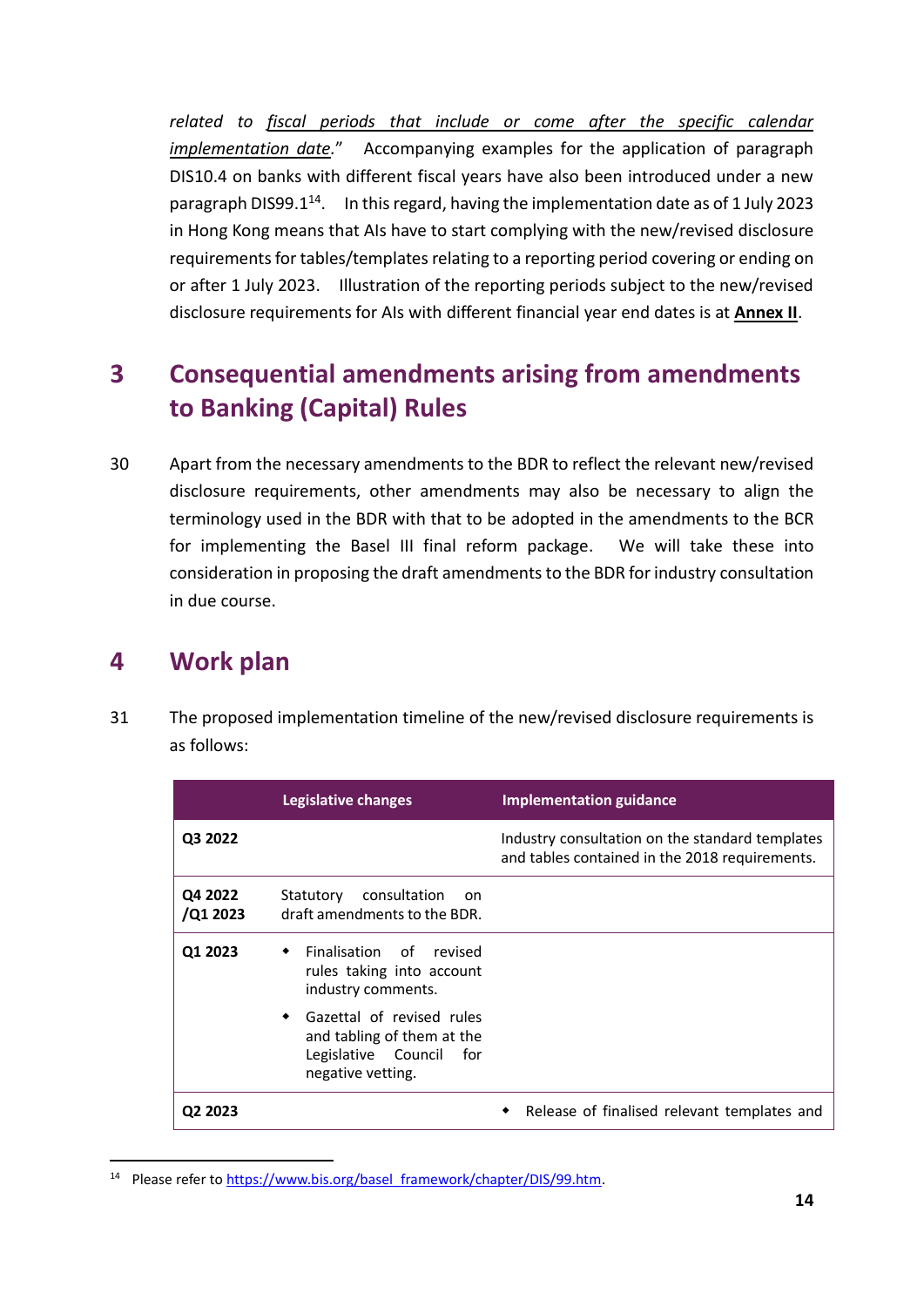|                    | Legislative changes             |           | <b>Implementation guidance</b>                                                          |
|--------------------|---------------------------------|-----------|-----------------------------------------------------------------------------------------|
|                    |                                 |           | tables.                                                                                 |
|                    |                                 |           |                                                                                         |
| By 1 Jul<br>2023   | Revised rules come into effect. |           |                                                                                         |
| Q3 2023<br>onwards |                                 | $\bullet$ | Als beginning to use the new disclosure<br>templates and tables for making disclosures. |

### **Q2. Do you agree with the HKMA's proposed implementation timeline as set out in paragraphs 27 and 28?**

**Q3. Do you have any other comments concerning the proposals set out in this paper?**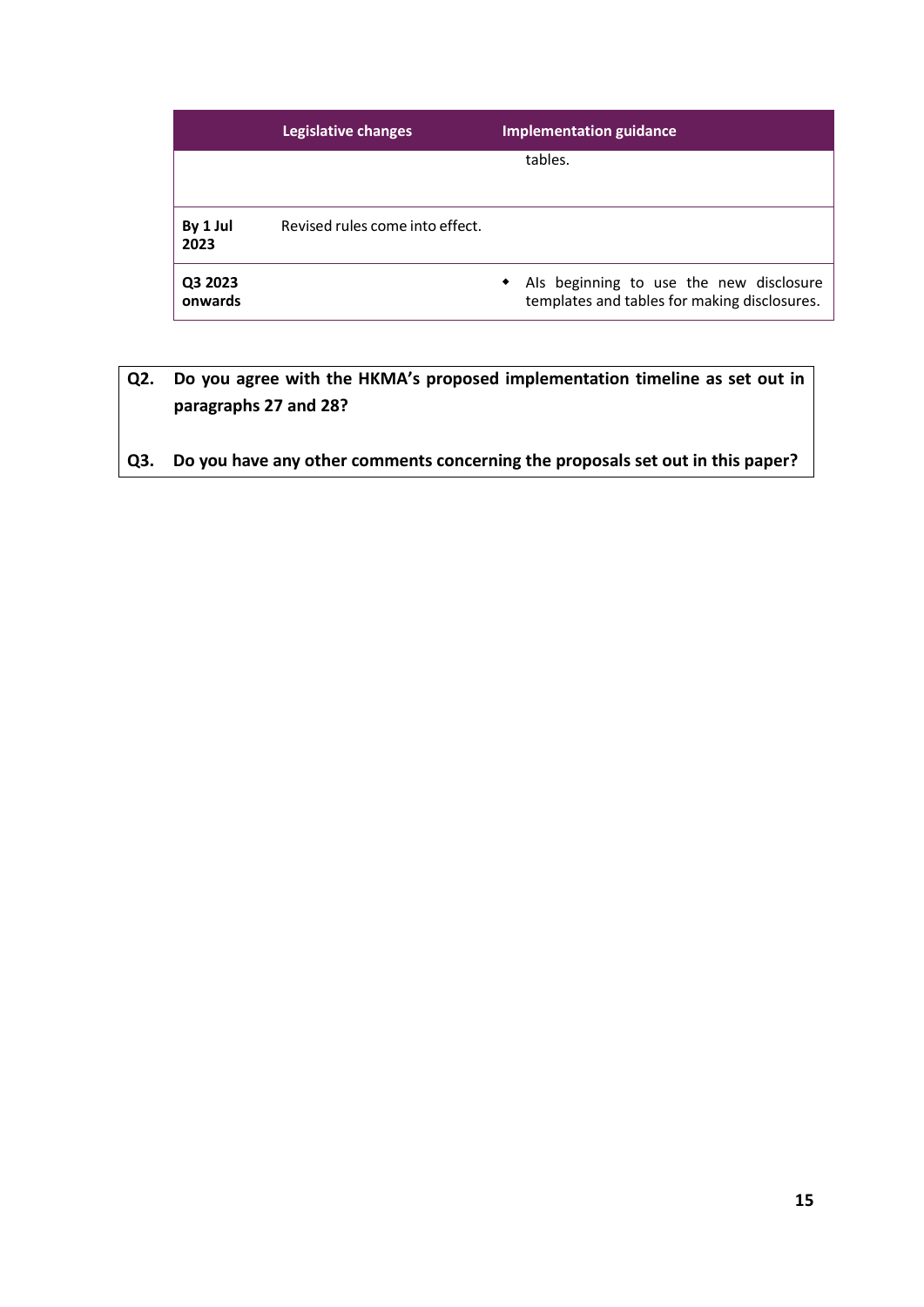# **IV ANNEX I**

### **Standard disclosure templates and tables under the new/revised disclosure requirements**

<span id="page-15-0"></span>

| <b>Disclosure</b><br>requirement                  | <b>Tables and templates</b>                                                                                           | <b>Frequency</b> | <b>Relevant existing</b><br><b>BDR</b> section (if any) | <b>HKMA's proposed</b><br>implementation date |
|---------------------------------------------------|-----------------------------------------------------------------------------------------------------------------------|------------------|---------------------------------------------------------|-----------------------------------------------|
| Key prudential                                    | KM1 - Key prudential ratios                                                                                           | Quarterly        | 16AB                                                    | 1 July 2023                                   |
| ratios, overview of<br>risk management<br>and RWA | OV1 - Overview of RWA                                                                                                 | Quarterly        | 16C                                                     | 1 July 2023                                   |
| Comparison of<br>modelled and                     | CMS1 - Comparison of modelled and standardized<br>RWA at risk level                                                   | Quarterly        |                                                         | 1 July 2023                                   |
| standardized RWA                                  | CMS2 - Comparison of modelled and standardized<br>RWA for credit risk at asset class level                            | Semi-annual      |                                                         |                                               |
| Credit risk for non-<br>securitization            | CRB-A - Additional disclosure related to prudential<br>treatment of problem assets                                    | Annual           |                                                         | Not implemented in<br>Hong Kong               |
| exposures                                         | CR4 - Credit risk exposures and effects of recognised<br>credit risk mitigation - for STC approach or BSC<br>approach | Semi-annual      | 16N                                                     | 1 July 2023                                   |
|                                                   | CR5 – Credit risk exposures by asset classes and by risk<br>weights – for STC approach or BSC approach                | Semi-annual      | 160                                                     |                                               |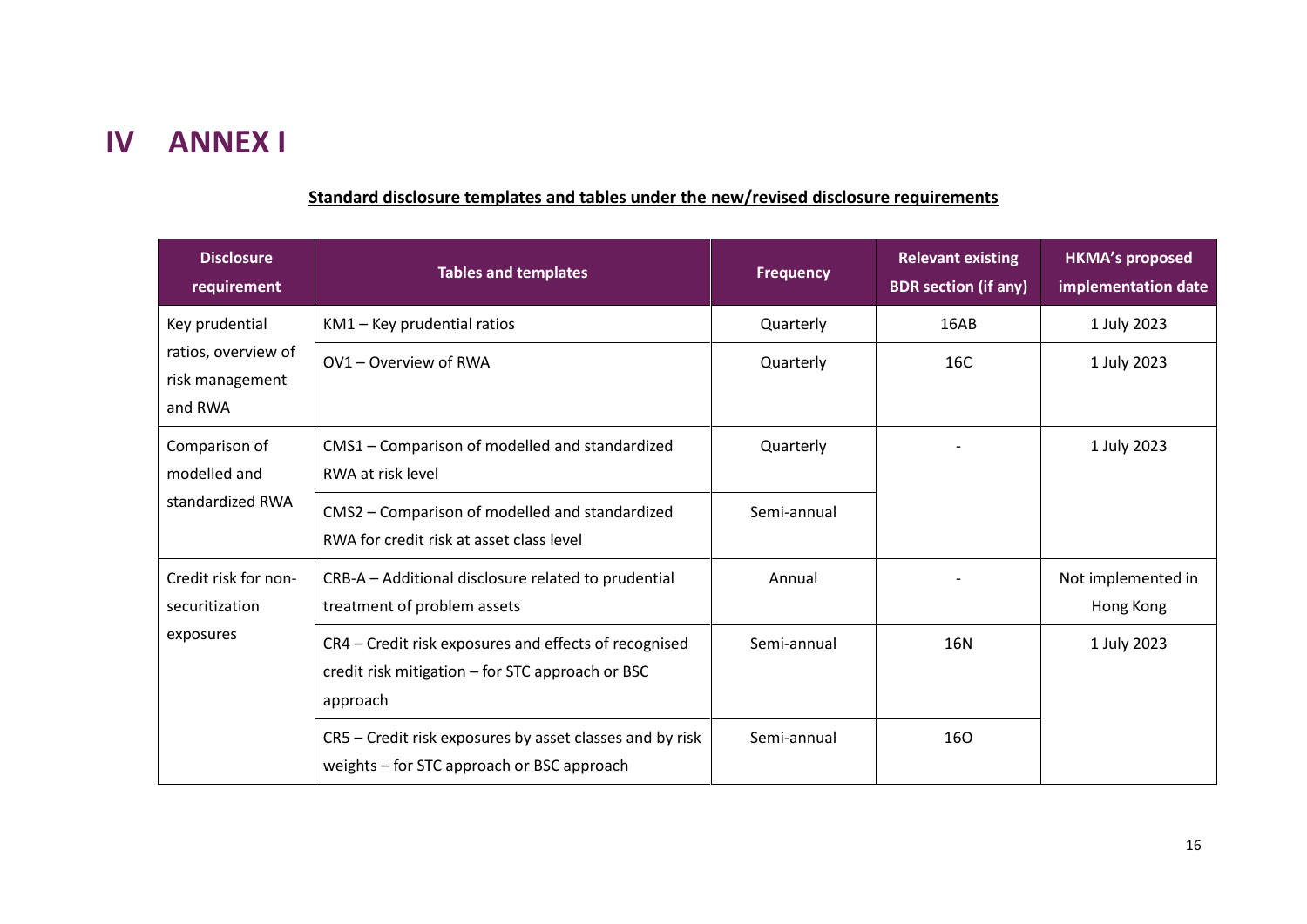| <b>Disclosure</b><br>requirement    | <b>Tables and templates</b>                                                                                                                     | <b>Frequency</b> | <b>Relevant existing</b><br><b>BDR</b> section (if any) | <b>HKMA's proposed</b><br>implementation date                                                              |
|-------------------------------------|-------------------------------------------------------------------------------------------------------------------------------------------------|------------------|---------------------------------------------------------|------------------------------------------------------------------------------------------------------------|
|                                     | CR10 - Specialised lending under supervisory slotting<br>criteria approach and equities under simple risk-<br>weight method - for IRB approach) | Semi-annual      | 16U                                                     | Ditto                                                                                                      |
| Operational risk                    | ORA - General qualitative information on a bank's<br>operational risk framework                                                                 | Annual           |                                                         | 1 July 2023                                                                                                |
|                                     | OR1 - Historical losses                                                                                                                         | Annual           |                                                         |                                                                                                            |
|                                     | OR2 - Business indicator and subcomponents                                                                                                      | Annual           |                                                         |                                                                                                            |
|                                     | OR3 - Minimum required operational risk capital                                                                                                 | Annual           |                                                         |                                                                                                            |
| Leverage ratio                      | LR1 - Summary comparison of accounting assets<br>against leverage ratio exposure measure                                                        | Semi-annual      | 16FH                                                    | 1 July 2023                                                                                                |
|                                     | LR2 - Leverage ratio                                                                                                                            | Quarterly        | <b>16FI</b>                                             |                                                                                                            |
| Credit valuation<br>adjustment risk | CVAA - General qualitative disclosure requirements<br>related to CVA                                                                            | Annual           |                                                         | Follow the<br>implementation date<br>of the CVA risk<br>framework but no<br>earlier than 1 January<br>2024 |
|                                     | CVA1 - The reduced basic approach for CVA (BA-CVA)                                                                                              | Semi-annual      |                                                         |                                                                                                            |
|                                     | CVA2 - The full basic approach for CVA (BA-CVA)                                                                                                 | Semi-annual      |                                                         |                                                                                                            |
|                                     | CVAB - Qualitative disclosures for banks using the SA-<br><b>CVA</b>                                                                            | Annual           |                                                         |                                                                                                            |
|                                     | CVA3 - The standardized approach for CVA (SA-CVA)                                                                                               | Semi-annual      | 16X                                                     |                                                                                                            |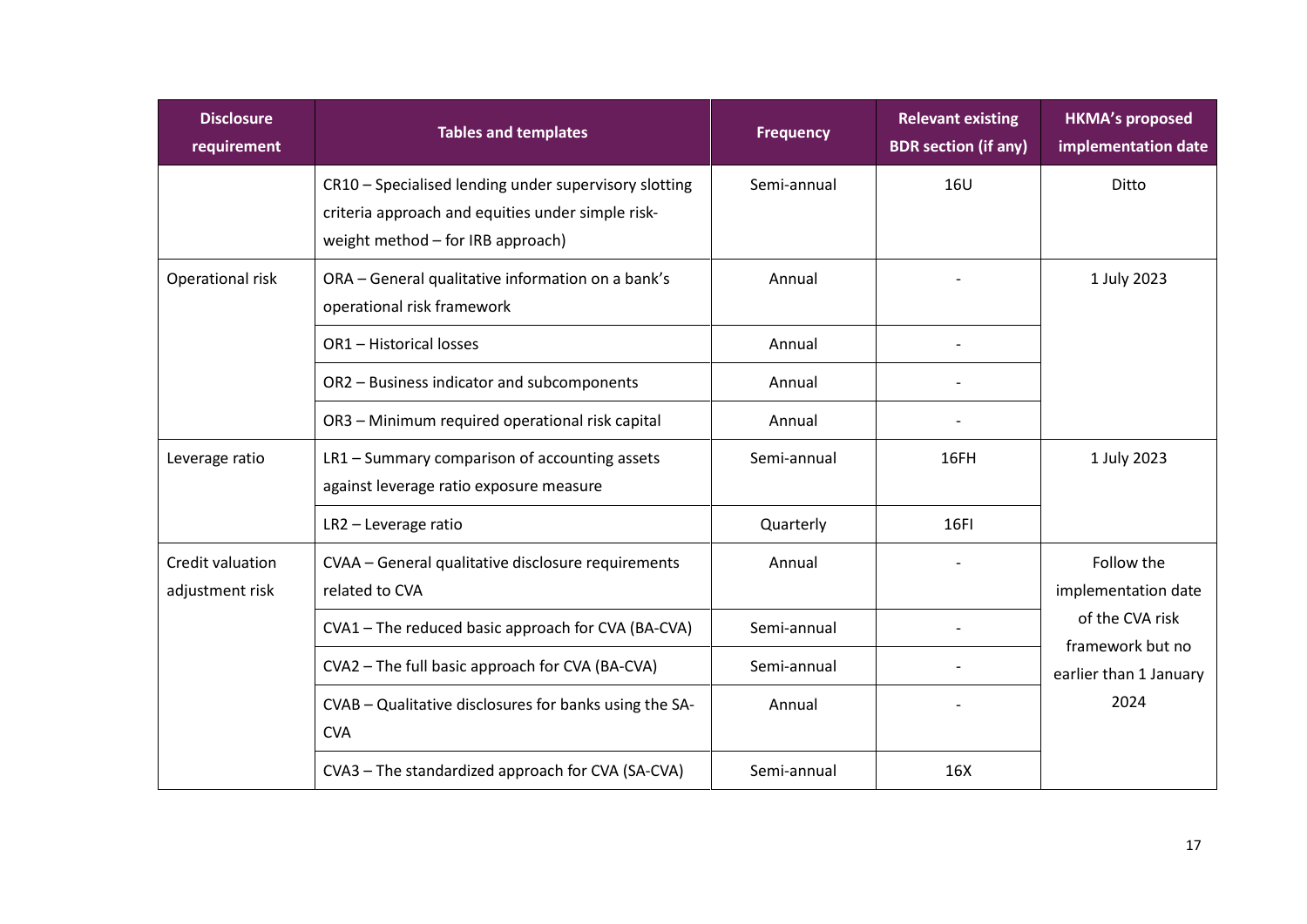| <b>Disclosure</b><br>requirement    | <b>Tables and templates</b>                                                     | <b>Frequency</b> | <b>Relevant existing</b><br><b>BDR</b> section (if any) | <b>HKMA's proposed</b><br>implementation date                                                                 |
|-------------------------------------|---------------------------------------------------------------------------------|------------------|---------------------------------------------------------|---------------------------------------------------------------------------------------------------------------|
|                                     | CVA4 - RWA flow statements of CVA risk exposures<br>under SA-CVA                | Quarterly        |                                                         | Ditto                                                                                                         |
| Asset encumbrance                   | ENC - Asset encumbrance                                                         | Semi-annual      | $\overline{\phantom{a}}$                                | 1 July 2023                                                                                                   |
| Capital distribution<br>constraints | CDC - Capital distribution constraints                                          | Annual           |                                                         | Not implemented in<br>Hong Kong                                                                               |
| Market risk                         | MRA - General qualitative disclosure requirements<br>related to market risk     | Annual           |                                                         | Follow the<br>implementation date<br>of the market risk<br>framework but no<br>earlier than 1 January<br>2024 |
|                                     | MR1 - Market risk under the standardized approach                               | Semi-annual      |                                                         |                                                                                                               |
|                                     | MRB - Qualitative disclosures for banks using the IMA                           | Annual           |                                                         |                                                                                                               |
|                                     | MR2 - Market risk for banks using the IMA                                       | Quarterly        |                                                         |                                                                                                               |
|                                     | MR3 - Market risk under the simplified standardized<br>approach                 | Semi-annual      |                                                         |                                                                                                               |
| Sovereign                           | SOV1 - Exposures to sovereign entities - country                                | Semi-annual      |                                                         | Not implemented in<br>Hong Kong                                                                               |
| exposures                           | SOV2 - Exposures to sovereign entities - currency<br>denomination breakdown     | Semi-annual      |                                                         |                                                                                                               |
|                                     | SOV3 - Exposures to sovereign entities - accounting<br>classification breakdown | Semi-annual      |                                                         |                                                                                                               |